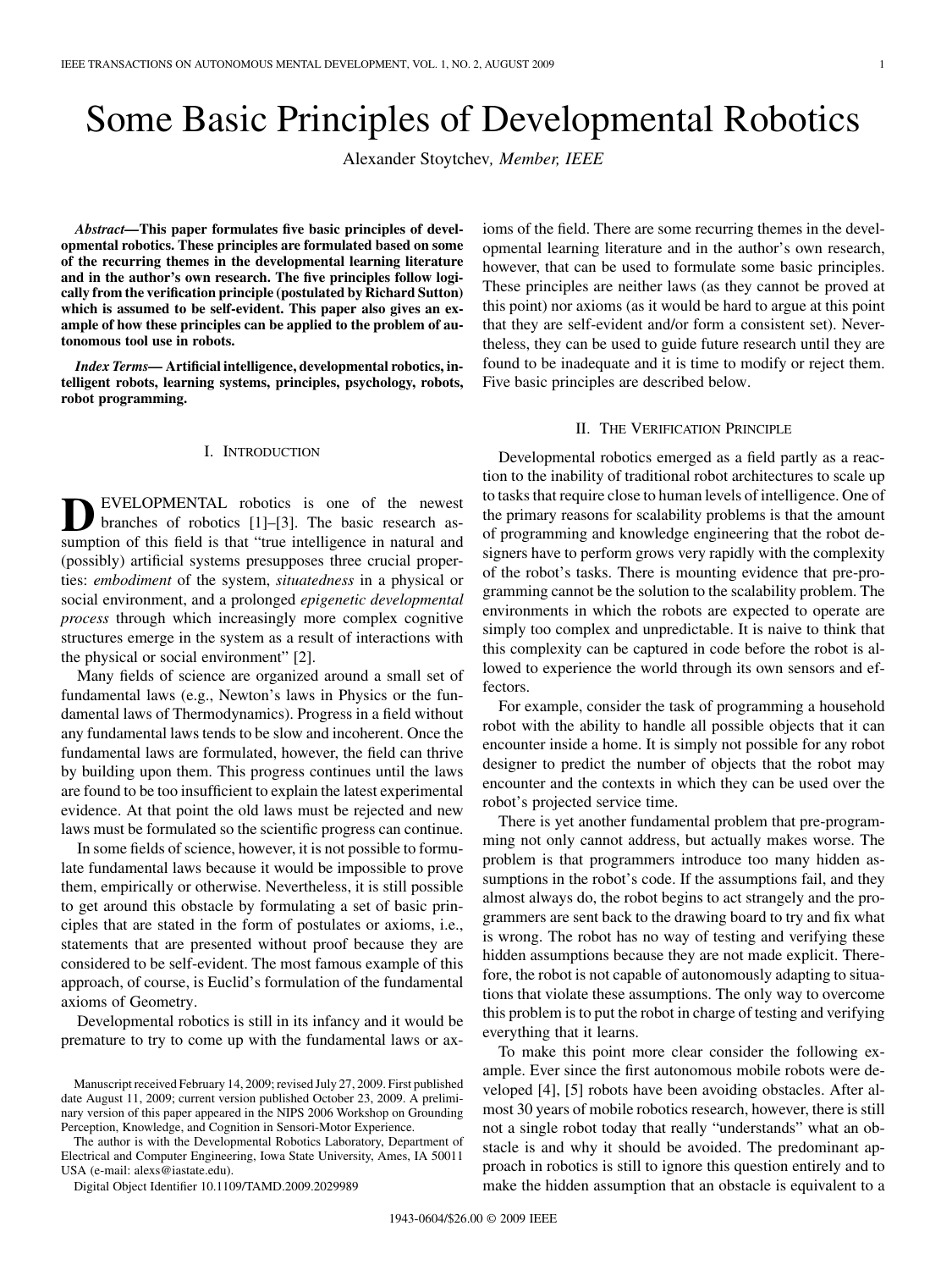short reading on one of the proximity sensors (e.g., laser range finder, sonar, etc.). The problem with this assumption is that it is true only in some specific situations and not true in general. As a result, outdoor robots cannot distinguish grass from steel rods using a laser range finder. A better approach would be for the robot to try to drive over the detected object at low speed and see if it is displaceable and, thus, traversable. Some recent studies have used this approach successfully for robot navigation [\[6\]](#page-7-0).

After this introduction, the first basic principle can be stated. It is the so-called *verification principle* that was first postulated by Richard Sutton in a series of on-line essays in 2001 [\[7\]](#page-7-0), [\[8\]](#page-7-0). The principle is stated as follows:

# **The Verification Principle:** *An AI system can create and maintain knowledge only to the extent that it can verify that knowledge itself* [\[8\]](#page-7-0).

According to Sutton, "the key to a successful AI is that it can tell for itself whether or not it is working correctly"[\[8\]](#page-7-0). The only reasonable way to achieve this goal is to put the AI system in charge of its own learning using the verification principle. In other words, all AI systems and AI learning algorithms should follow the motto: *No verification, no learning*. If verification is not possible for some concept then the AI system should not be handcoded with that concept.

Sutton also points out that the verification principle eventually will be adopted by many AI practitioners because it offers fundamental practical advantages over alternative methods when it comes to scalability. Another way of saying the same thing is: "Never program anything bigger than your head"[\[8\]](#page-7-0). Thus, the verification principle stands for autonomous testing and verification performed by the robot and for the robot. As explained above, it would be unrealistic to expect the robot programmers to fix their robots every time the robots encounter a problem due to a hidden assumption.

Sutton was the first researcher in AI to state the verification principle explicitly. However, the origins of the verification principle go back to the ideas of the *logical positivists* philosophers of the 1930s. The two most prominent among them were Rudolf Carnap and Alfred Ayer. They both argued that statements that cannot be either proven or disproven by experience (i.e., metaphysical statements) are meaningless. Ayer defined two types of verifiability, "strong" and "weak," which he formulated as follows:

*"A proposition is said to be verifiable, in the strong sense of the term, if and only if, its truth could be conclusively established in experience. But it is verifiable, in the weak sense, if it is possible for experience to render it probable"* [\[9, p. 37\]](#page-7-0).

Thus, in order to verify something in the "strong" sense, one would have to physically perform the verification sequence. On the other hand, to verify something in the "weak" sense, one does not have to perform the verification sequence directly, but one must have the prerequisite sensors, effectors, and abilities to perform the verification sequence if necessary.

For example, a blind person may be able to verify in the "strong" sense the statement "this object is soft" by physically touching the object and testing its softness. He can also verify this statement in the "weak" sense as he is physically capable of performing the verification procedure if necessary. However, the same blind person will not be able to verify, neither in the "strong" nor in the "weak" sense, the statement "this object is red" as he does not have the ability to see and thus to perceive colors. In Ayer's own words:

*"But there remain a number of significant propositions, concerning matters of fact, which we could not verify even if we chose; simply because we lack the practical means of placing ourselves in the situation where the relevant observations could be made"* [\[9, p. 36\].](#page-7-0)

The verification principle is easy to state. However, once a commitment is made to follow this principle the implications are far-reaching. In fact, the principle is so different from the practices of traditional autonomous robotics that it changes almost everything. In particular, it forces the programmer to rethink the ways in which learnable quantities are encoded in the robot architecture as anything that is potentially learnable must also be autonomously verifiable.

The verification principle is so profound that the remaining four principles can be considered as its corollaries. As the connection may not be intuitively obvious, however, they will be stated as principles.

#### III. THE PRINCIPLE OF EMBODIMENT

An important implication of the verification principle is that the robot must have the ability to verify everything that it learns. Because verification cannot be performed in the absence of actions the robot must have some means of affecting the world, i.e., it must have a body.

The principle of embodiment has been defended many times in the literature, e.g., [\[10\]–\[15\].](#page-8-0) It seems that at least in robotics there is a consensus that this principle must be followed. After all, there are not any robots without bodies.

Most of the arguments in favor of the embodiment principle that have been put forward by roboticists, however, are about justifying this principle to its opponents (e.g., [\[11\]](#page-8-0) and [\[12\]\)](#page-8-0). The reasons for this are historical. The early AI systems, or as Brooks calls them Good Old Fashioned AI (GOFAI), were disembodied and their learning algorithms manipulated data in the computer's memory without the need to interact with the external world. The creators of these early AI systems believed that a body is not strictly required as the AI system could consist of just pure code, which can still learn and perform intelligently. This reasoning is flawed, however, for the following reason: code cannot be executed in a vacuum. The CPU, the memory bus, and the hard disk play the role of the body. While the code does not make this assumption it is implicitly made for it by the compiler which must know how to translate the code into the target machine language.

As a result of this historic debate most of the arguments in favor of embodiment miss the main point. The debate should not be about whether or not to embrace the principle of embodiment. Instead, the debate should be about the different ways that can be used to program truly embodied robots. Gibbs makes a similar observation about the current state of the art in AI and robotics: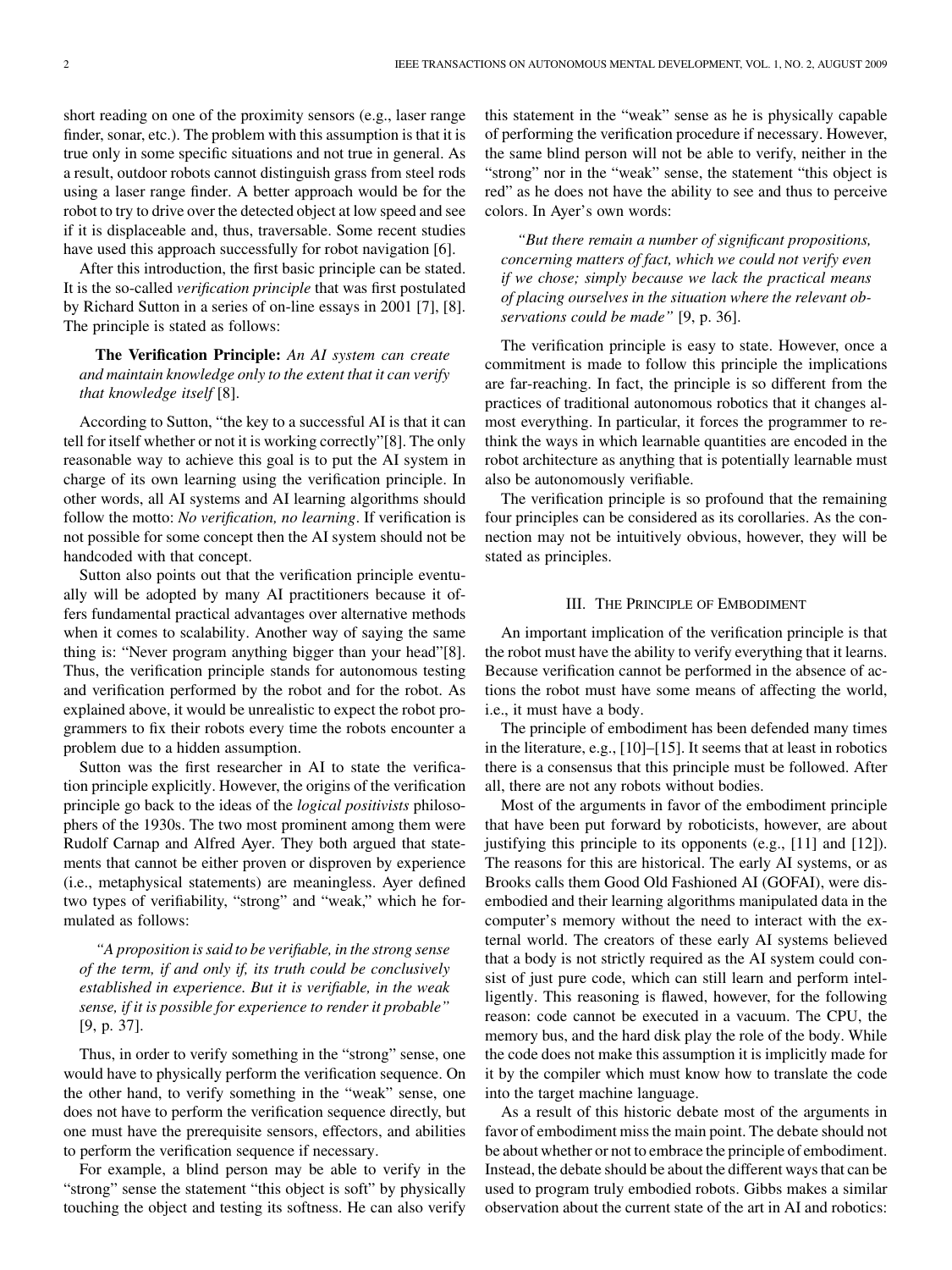"Despite embracing both embodiment and situatedness in designing enactive robots, most systems fail to capture the way bodily mechanisms are truly embedded in their environments" [\[15, p. 73\].](#page-8-0)

Some of the arguments used to justify the embodiment principle can easily be explained from the point of view of the verification principle. Nevertheless, the connection between the two has not been made explicit so far. Instead of rehashing the debate in favor of embodiment, which has been argued very eloquently by others, e.g., [\[10\], \[15\],](#page-8-0) I am only going to focus on a slightly different interpretation of embodiment in light of the verification principle.

In my opinion, most arguments in favor of the embodiment principle make a distinction between the body and the world and treat the body as something special. In other words, they make the body/world boundary explicit. This distinction, however, is artificial. The only reason why the body may seem special is because the body is the most consistent, the most predictable, and the most verifiable part of the environment. Other than that, there should be no difference between the body and the external world. To the brain, the body may seem special, but that is just because "the brain is the body's captive audience" [\[16, p. 160\].](#page-8-0) In other words, the body is always there and we can't run away from it.

According to the new interpretation of the embodiment principle described here, the body is still required for the sake of verification. However, the verification principle must also be applicable to the properties of the body, i.e., the properties of the body must be autonomously verifiable as well. Therefore, the learning and exploration principles that the robot uses to explore the external world must be the same as the ones that it uses to explore the properties of its own body.

This interpretation reduces the special status of the body. Instead of treating the body as something special, the new interpretation treats the body as simply the most consistent, the most predictable, and the most verifiable part of the environment. Because of that the body can be easily distinguished from the environment. Furthermore, in any developmental trajectory the body must be explored first.

Distinguishing the body from the external world should be relatively easy because there are certain events that only the owner of the body can experience and no one else. Rochat [\[17\]](#page-8-0) calls these events *self-specifying* and lists three such events: 1) efferent-afferent loops (e.g., moving one's hand and seeing it move); 2) double touch (e.g., touching one's two index fingers together); 3) vocalization behaviors followed by hearing their results (e.g., crying and hearing oneself cry). These events are characterized by the fact that they are multimodal, i.e., they involve more than one sensory or motor modality. Also, these events are autonomously verifiable because you can always repeat the action and observe the same result.

Because the body is constructed from actual verifiable experience, in theory, it should be possible to change one's body representation. In fact, it turns out that this is surprisingly easy to do. Some experiments have shown that the body/world boundary is very pliable and can be altered in a matter of seconds [\[18\],](#page-8-0) [\[19\].](#page-8-0) For example, it comes as a total surprise for many people to realize that what they normally think of as their own body is just a phantom created by their brains. There is a very simple experiment which can be performed without any special equipment that exposes the phantom body [\[18\]](#page-8-0). The experiment goes like this: a subject places his arm under a table. The person conducting the experiment sits right next to the subject and uses both of his hands to deliver simultaneous taps and strokes to both the subject's arm (which is under the table) and the surface of the table. If the taps and strokes are delivered synchronously then, after about two minutes, the subject will have the bizarre sensation that the table is part of his body and that part of his skin is stretched out to lie on the surface of the table. Similar extensions and re-mappings of the body have been reported by others [\[19\]–\[21\].](#page-8-0)

The conclusions from these studies may seem strange because typically one would assume that embodiment implies that there is a solid representation of the body somewhere in the brain. One possible reason for the phantom body is that the body itself is not constant, but changes over time. Our bodies change with age. They change as we gain or lose weight. They change when we suffer the results of injuries or accidents. In short, our bodies are constantly changing. Thus, it seems impossible that the brain should keep a fixed representation for the body. If this representation is not flexible then sooner or later it will become obsolete and useless.

Another possible reason for the phantom body is that it may be impossible for the brain to predict all complicated events that occur within the body. Therefore, the composition of the body must be constructed continuously from the latest available information. This is eloquently stated by Damasio:

*"Moreover, the brain is not likely to predict how all the commands—neural and chemical, but especially the latterwill play out in the body, because the play-out and the resulting states depend on local biochemical contexts and on numerous variables within the body itself which are not fully represented neurally. What is played out in the body is constructed anew, moment by moment, and is not an exact replica of anything that happened before. I suspect that the body states are not algorithmically predictable by the brain, but rather that the brain waits for the body to report what actually has transpired"* [\[16, p. 158\]](#page-8-0).

The author's previous work [\[22\]](#page-8-0) describes a computational representation for a Robot body schema (RBS). This representation is learned by the robot from self-observation data. The RBS representation meets the requirements of both the verification principle and the embodiment principle as the robot builds a model for its own body from self-observation data that is repeatably observable.

The benefits of self-observation learning have also been pointed out by others. For example, Chaminade *et al.* [\[23\]](#page-8-0) tested the hypothesis that sensorimotor associations for hands and fingers learned from self-observation during motor babbling could be used to bootstrap imitative abilities.

## IV. THE PRINCIPLE OF SUBJECTIVITY

The principle of subjectivity also follows quite naturally from the verification principle. If a robot is allowed to learn and maintain only knowledge that it can autonomously verify for itself,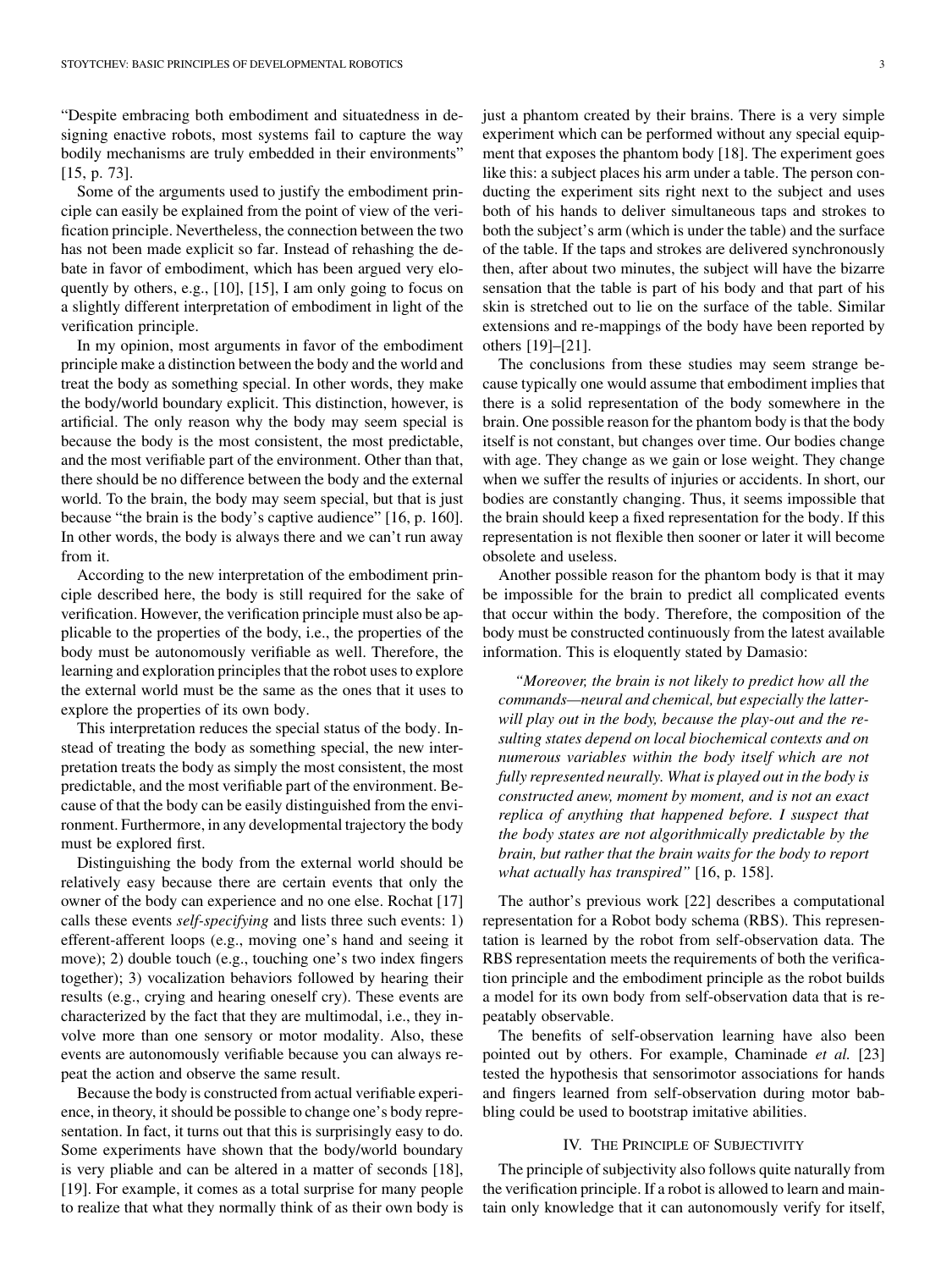then it follows that what the robot learns must be a function of what the robot has experienced through its own sensors and effectors. In other words, learning must be a function of experience. As a consequence, two robots with the same control architectures, but with different interaction histories with a given object could have two unique representations for the same object, i.e., the two representations will be subjective. The subjectivity, or uniqueness, is due to the capabilities of the robots (sensorimotor limitations) and their specific interaction histories (experiential limitations).

Ayer was probably the first one to recognize that the verification principle implies subjectivity. He observed that if all knowledge must be verifiable through experience, then it follows that all knowledge is subjective as it has to be formed through individual experiences [\[9, p. 125–126\]](#page-7-0). Thus, what is learned depends entirely on the capabilities of the learner and the history of interactions between the learner and the environment, or between the learner and its own body. Furthermore, if the learner does not have the capacity to perform a specific verification procedure, then the learner would never be able to learn something that depends on that procedure (as in the blind person example given above). Thus, subjectivity may be for developmental learning what relativity is for physics—a fundamental limitation that cannot be avoided or circumvented.

The subjectivity principle captures very well the subjective nature of object affordances. A similar notion was suggested by Gibson who stated that a child learns "his scale of sizes as commensurate with his body, not with a measuring stick" [\[24](#page-8-0), p. 235[\]](#page-8-0). Thus, an object affords different things to people with different body sizes; an object might be graspable for an adult, but may not be graspable for a child. Noë has recently given a modern interpretation of Gibson's ideas and has stressed that affordances are also skill relative:

*"Affordances are animal-relative, depending, for example, on the size and shape of the animal. It is worth noting that they are also skill-relative. To give an example, a good hitter in baseball is someone for whom a thrown pitch affords certain possibilities for movement. The excellence of a hitter does not consist primarily in having excellent vision. But it may very well consist in the mastery of sensorimotor skills, the possession of which enables a situation to afford an opportunity for action not otherwise available"* [\[25, p. 106\]](#page-8-0).

In robotics, Brooks [\[26\]](#page-8-0), [\[27\]](#page-8-0) was the first one to argue that the robot's *Merkwelt*—the perceptual world in which the robot lives—is different from the programmer's *Merkwelt*. Brooks strongly objects to the common practice in robotics of using perceptual abstraction which "reduces the input data so that the program experiences the same perceptual world (*Merkwelt*) as humans." [\[26\]](#page-8-0). Thus, it is hopeless for a human to try to impose his own *Merkwelt* on the robot because "each animal species, and clearly each robot species with their own distinctly non-human sensor suites, will have their own different *Merkwelt*. [… T]he *Merkwelt* we humans provide our programs is based on our own introspection. It is by no means clear that such a *Merkwelt* is anything like what we actually use internally" [\[26\]](#page-8-0). Instead, the robot should be allowed to use its own sensorimotor apparatus to build its own perceptual world, which would be autonomously verifiable by the robot.

From what has been said so far one can infer that the essence of the principle of subjectivity is that it imposes limitations on what is potentially learnable by a specific agent. In particular, there are two types of limitations: sensorimotor and experiential. Each of them is discussed below along with the adaptation mechanisms that have been adopted by animals and humans to reduce the impact of these limitations.

## *A. Sensorimotor Limitations*

The first limitation imposed on the robot by the subjectivity principle is that what is potentially learnable is determined by the sensorimotor capabilities of the robot's body. In other words, the subjectivity principle implies that all learning is pre-conditioned on what the body is capable of doing. For example, a blind robot cannot learn what the meaning of the color red is because it does not have the ability to perceive colors.

While it may be impossible to learn something that is beyond the sensorimotor limitations of the body, it is certainly possible to push these limits farther by building tools and instruments. It seems that a common theme in the history of human technological progress is the constant augmentation and extension of the existing capabilities of our bodies. For example, Campbell outlines several technological milestones which have essentially pushed one body limit after another [\[28\].](#page-8-0) The technological pro[gression descri](#page-8-0)bed by Campbell starts with tools that augment our physical abilities (e.g., sticks, stone axes, and spears), then moves to tools and instruments that augment our perceptual abilities (e.g., telescopes and microscopes), and it is currently at the stage of tools that augment our cognitive abilities (e.g., computers and PDAs).

Regardless of how complicated these tools and instruments are, however, their capabilities will always be learned, conceptualized, and understood *relative to our own sensorimotor capabilities*. In other words, the tools and instruments are nothing more than prosthetic devices that can only be used if they are somehow tied to the pre-existing capabilities of our bodies. Furthermore, this tool-body connection can only be established through the verification principle. The only way in which we can understand how a new tool works is by expressing its functionality in terms of our own sensorimotor repertoire. This is true even for tools and instruments that substitute one sensing modality for another. For example, humans have no natural means of reading magnetic fields, but we have invented the compass which allows us to do that. The compass, however, does not convert the direction of the magnetic field into a modality that we cannot interpret, e.g., infrared light. Instead, it converts it to human readable form with the help of a needle.

The exploration process involved in learning the functional properties or affordances of a new tool is not always straight forward. Typically, this process involves active trial and error. Probably the most interesting aspect of this exploration is that the functional properties of the new tool are learned in relation to the existing behavioral repertoire of the learner.

The related work on animal object exploration indicates that animals use stereotyped exploratory behaviors when faced with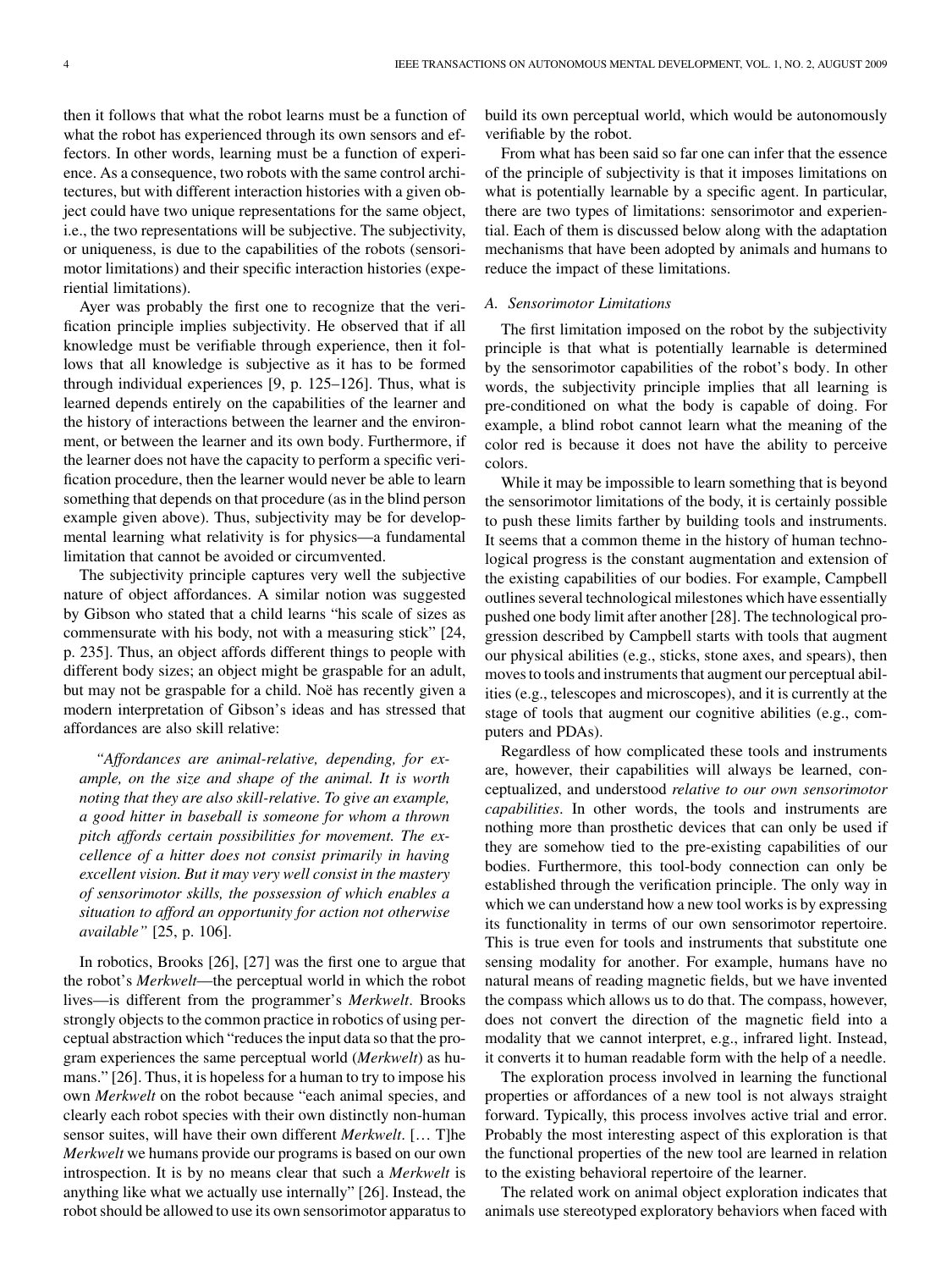a new object [\[29\]](#page-8-0), [\[30\]](#page-8-0). This set of behaviors is species specific and may be genetically pre-determined. For some species of animals, these tests include almost their entire behavioral repertoire: "A young corvide bird, confronted with an object it has never seen, runs through practically all of its behavioral patterns, except social and sexual ones["\[30, p. 44\]](#page-8-0).

Unlike crows, adult humans rarely explore a new object by subjecting it to all possible behaviors in their behavioral repertoire. Human object exploration tends to be more focused, although that is not always the case with human infants [\[29\]](#page-8-0). Nevertheless, an extensive exploration process similar to the one displayed by crows can sometimes be observed in adult humans as well. This process is easily observed in the members of technologically "primitive" societies when they are exposed to an object for the first time from a technologically advanced society [\[31, p. 246\].](#page-8-0)

In a previous paper the author described a method for autonomous learning of object affordances by a robot [\[32\].](#page-8-0) The robot learns the affordances of different tools in terms of the expected outcomes of specific exploratory behaviors. The affordance representation is inherently subjective as it is expressed in terms of the behavioral repertoire of the robot (i.e., it is skill relative). The affordance representation is also subjective because the affordances are expressed relative to the capabilities of the robot's body. For example, if an object is too thick to be grasped by the robot, the robot learns that the object is not graspable even though it might be graspable for a different robot with a larger gripper [\[33\]](#page-8-0).

#### *B. Experiential Limitations*

In addition to sensorimotor limitations, the subjectivity principle also imposes experiential limitations on the robot. Experiential limitations restrict what is potentially learnable simply because learning depends on the history of interactions between the robot and the environment, i.e., it depends on experience. Because experience is a function of time, this limitation is essentially due to the finite amount of time that is available for any type of learning. One interesting corollary of this is that: the more intelligent the life form, the longer it has to spend in the developmental stage.

Time is a key factor in developmental learning. By default developmental learning requires interaction with the external world. There is a limit on how fast this interaction can occur, which ultimately restricts the speed of learning. While the limitation of time cannot be avoided it is possible to speed up learning by relying on the experience of others. The reason why this does not violate the subjectivity principle is because verification can be performed in the "weak sense," and not only in the "strong sense." Humans, for example, often exploit this shortcut. Ever since writing was invented, we have been able to experience places and events through the words and pictures of others. These vicarious experiences are essential for us.

Vicarious experiences, however, require some sort of basic overlap between our understanding of the world and that of others. Thus, the following question arises: if everything that is learned is subjective, then how can two different people have a common understanding about anything? Obviously this is not a big issue for humans because, otherwise, our civilization will

not be able to function normally. Nevertheless, many philosophers have grappled with this fundamental question.

To answer this question without violating the basic principles that have been stated so far, we must allow for the fact that the representations that two agents have may be functionally different, but nevertheless they can be qualitatively the same. Furthermore, the verification principle can be used to establish the qualitative equivalence between the representations of two different agents. This was well understood by Ayer who stated the following:

*"For we define the qualitative identity and difference of two people's sense-experiences in terms of the similarity and dissimilarity of their reactions to empirical tests. To determine, for instance, whether two people have the same colour sense we observe whether they classify all the colour expanses with which they are confronted in the same way; and, when we say that a man is colour-blind, what we are asserting is that he classifies certain colour expanses in a different way from that in which they would be classified by the majority of people"* [\[9, p. 132\]](#page-7-0).

Another reason why two humans can understand each other even though they have totally different life experiences is because they have very similar physical bodies. While no two human bodies are exactly the same, they still have very similar structure. Furthermore, our bodies have limits which determine how we can explore the world through them (e.g., we can only move our hands so fast). On the other hand, the world is also structured and imposes restrictions on how we can explore it through our actions (e.g., an object that is too wide may not be graspable). Because we have similar bodies and because we live in the same physical world, there is a significant overlap which allows us to have a shared understanding. Similar ideas have been proposed in psychology and have been gaining popularity in recent years [\[15\]](#page-8-0), [\[25\], \[34\], \[35\].](#page-8-0)

Consequently, experience must constantly shape or change all internal representations of the agent over time. Whatever representations are used they must be flexible enough to be able to change and adapt when new experience becomes available. A good amount of experimental evidence suggests that such adaptation takes place in biological systems. For example, the representation of the fingers in the somatosensory cortex of a monkey depends on the pattern of their use [\[36\]](#page-8-0). If two of the fingers are used more often than other fingers then the number of neurons in the somatosensory cortex that are used to encode these two fingers will increase [\[36\].](#page-8-0)

The affordance representation described in [\[32\]](#page-8-0) is influenced by the actual history of interactions between the robot and the tools. The affordance representation is pliable and can accommodate the latest empirical evidence about the properties of the tool. For example, the representation can accommodate tools that can break—a drastic change that significantly alters their affordances.

## V. THE PRINCIPLE OF GROUNDING

While the verification principle states that all things that the robot learns must be verifiable, the grounding principle describes what constitutes a valid verification. Grounding is very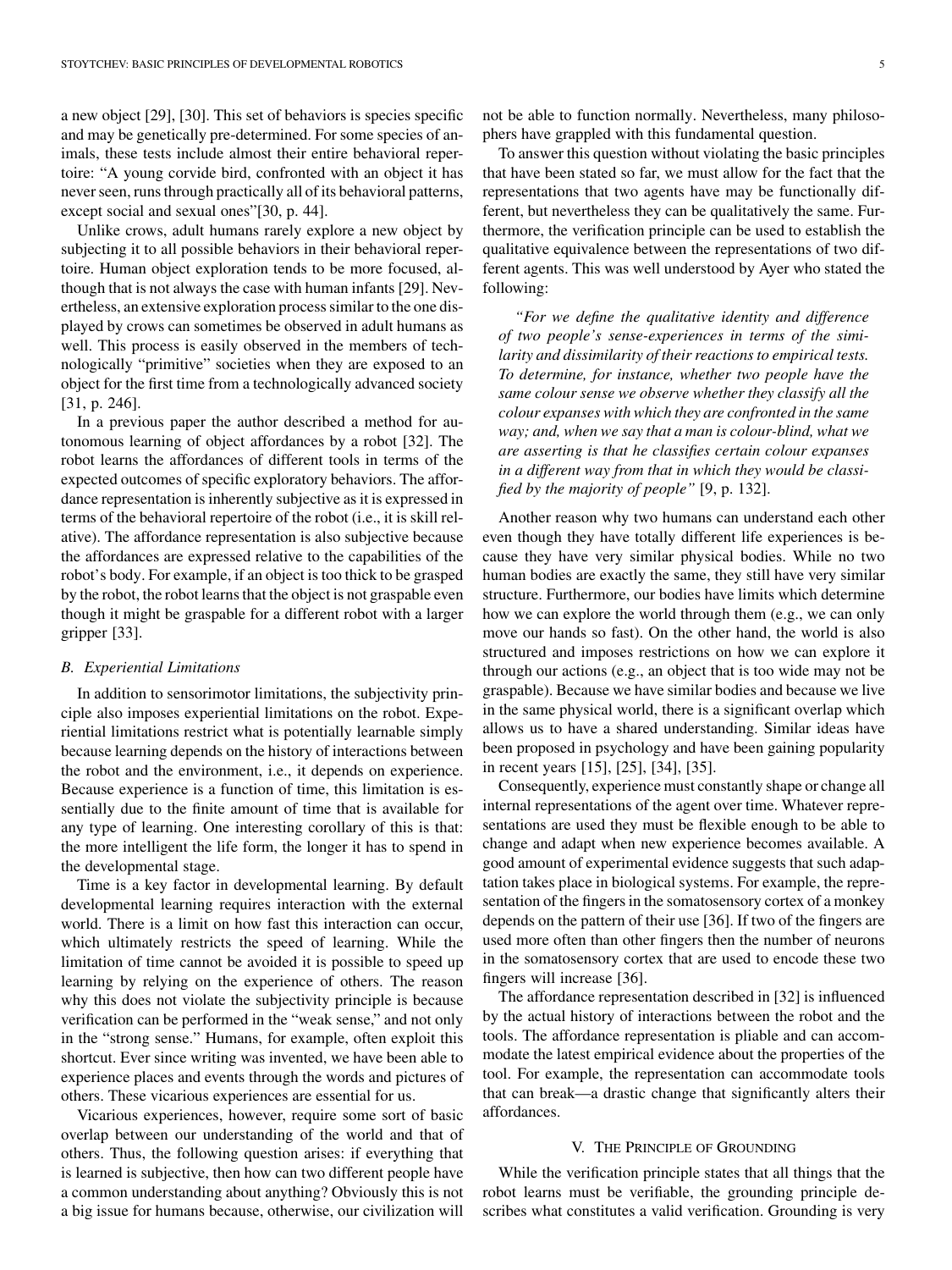important because if the verification principle is left unchecked it can easily go into an infinite recursion. At some point there needs to be an indivisible entity which is not brought under further scrutiny, i.e., an entity which does not require additional verification. Thus, figuratively speaking, grounding puts the brakes on verification.

Grounding is a familiar problem in AI. In fact, one of the oldest open problems in AI is the so-called *symbol grounding problem* [\[37\].](#page-8-0) Grounding, however, is also a very loaded term. Unfortunately, it is difficult to come up with another term to replace it with. Therefore, for the purposes of this document, the term grounding is used only to refer to the process or the outcome of the process which determines what constitutes a successful verification.

Despite the challenges in defining what constitutes grounding, if we follow the principles outlined so far, we can arrive at the basic components of grounding. The motivation for stating the embodiment principle was that verification is impossible without the ability to affect the world. This implies that the first component that is necessary for successful verification (i.e., grounding) is an action or a behavior.

The action by itself, however, is not very useful for the purposes of successful verification (i.e., grounding) because it does not provide any sort of feedback. In order to verify anything, the robot needs to be able to observe the outcomes of its own actions. Thus, the second component of any verification procedure must be the outcome or outcomes that are associated with the action that was performed.

This leads us to one of the main insights of this section, namely, that grounding consists of Act-Outcome (or Behavior-Observation) pairs. In other words, grounding is achieved through the coupling of actions and their observable outcomes. Piaget expressed this idea when he said that "children are real explorers" and that "they perform experiments in order to see." Similar ideas have been proposed and defended by others, e.g., [\[10\]](#page-8-0), [\[15\], \[24\], \[25\]](#page-8-0), [\[29\], \[35\]](#page-8-0), [\[38\],](#page-8-0) and [\[39\]](#page-8-0).

Grounding of information based on a single act-outcome pair is not sufficient, however, as the outcome may be due to a lucky coincidence. Thus, before grounding can occur the outcome must be replicated at least several times in the same context. If the act-outcome pair can be replicated, then the robot can build up probabilistic confidence that what was observed was not just due to pure coincidence, but that there is a real relationship that can be reliably reproduced in the future.

Thus, grounding requires that action-outcome pairs be coupled with some sort of probabilistic estimates of repeatability. Confidence can be built up over time if multiple executions of the same action lead to the same outcome under similar conditions. In many situations, the robot should be able to repeat the action (or sequence of actions) that were executed just prior to the detection of the outcome. If the outcome can be replicated, then the act-outcome pair is worth remembering as it is autonomously verifiable. Another way to achieve this is to remember only long sequences of (possibly different) act-outcome pairs which are unlikely to occur in any other context due to the length of the sequence. This latter method is closer to Gibson's ideas for representing affordances.

Stating that grounding is performed in terms of act-outcome pairs coupled with a probabilistic estimate is a good start, but leaves the formulation of grounding somewhat vague. Each action or behavior is itself a very complicated process that involves multiple levels of detail. The same is true for the outcomes or observations. Thus, what remains to be addressed is how to identify the persistent features of a verification sequence that are constant across different contexts. In other words, one needs to identify the sensorimotor invariants. Because the invariants remain unchanged they are worth remembering and thus, can be used for grounding.

While there could be potentially infinite number of ways to ground some information, this section will focus on only one of them. It is arguably the easiest one to pick out from the sensorimotor flux and probably the first one to be discovered developmentally. This mechanism for grounding is based on detection of temporal contingency.

Temporal contingency is a very appealing method for grounding because it abstracts away the nature and complexity of the stimuli involved and reduces them to the relative time of their co-occurrence. The signals could come from different parts of the body and can have their origins in different sensors and actuators.

Temporal contingency is easy to calculate. The only requirement is to have a mechanism for reliable detection of the interval between two events. The events can be represented as binary and the detection can be performed only at the times in which these signals change from 0 to 1 or from 1 to 0. Furthermore, once the delay between two signals is estimated it can be used to predict future events. Based on this, the robot can easily detect that something does not feel right even if the cause for that is not immediately identifiable. A more sophisticated model of contingency detection is used by the Neo system [\[40\]](#page-8-0), which maintains contingency tables for all pairs of its streams.

Timing contingency detection is used in [\[41\]](#page-8-0) and [\[42\]](#page-8-0) to detect which perceptual features belong to the body of the robot. In order to do that, the robot learns the characteristic delay between its motor actions (efferent stimuli) and the movements of perceptual features in the environment (afferent stimuli). This delay can then be used to classify the perceptual stimuli that the robot can detect into "self" and "other."

Detection of temporal contingency is very important for the normal development of social skills as well. In fact, it has often been suggested that contingency alone is a powerful social signal that plays an important role in language acquisition [\[43\]](#page-8-0), learning to imitate [\[44\],](#page-8-0) social perception [\[45\],](#page-8-0) and more generally in social cognition [\[46\]](#page-8-0). Temporal contingency has also been used to explain why you cannot tickle yourself [\[47\]](#page-8-0). Watson [\[48\]](#page-8-0) proposed that the "*contingency relation* between a behavior and a subsequent stimulus may serve as a social signal beyond (possibly even independent of) the signal value of the stimulus itself." This might be a fruitful area of future robotics research.

## VI. THE PRINCIPLE OF INCREMENTAL DEVELOPMENT

The principle of incremental development recognizes the fact that it is impossible to learn everything at the same time. Before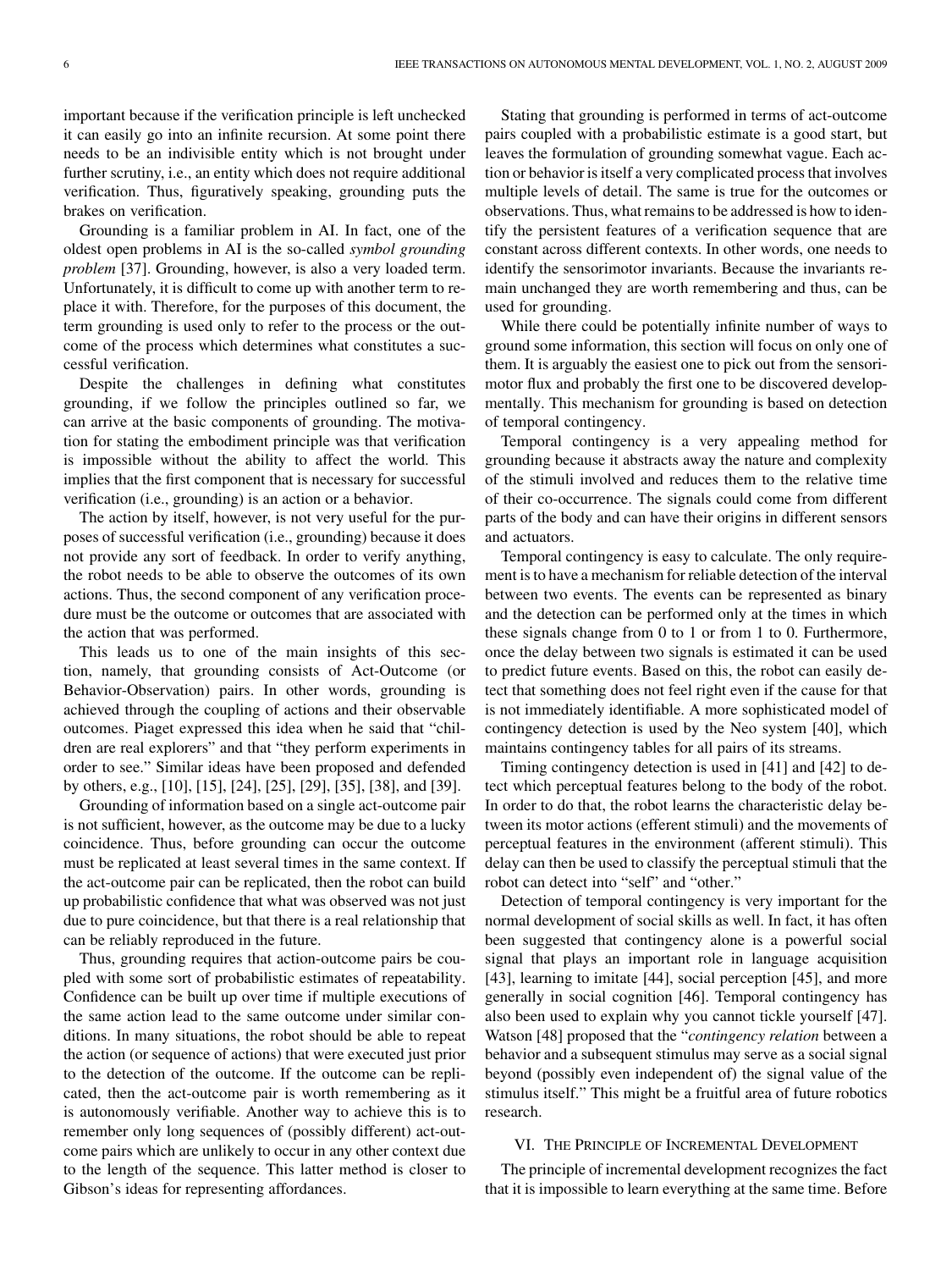we learn to walk, we must learn how to crawl. Before we learn to read we must learn to recognize individual letters. There is no way around that. Development is incremental and cumulative in nature. The "continuous development and integration of new skills" is a process that has has often been called *Ongoing Emergence* [\[49\]](#page-8-0). The gradual accumulation of knowledge and skills during development is similar to what Michael Tomasello has called "the ratchet effect" [\[50\].](#page-8-0) Once a skill has been learned it can readily be adopted by the individual or by other members of the society to discover new skills, thus, the ratchet has gone up one notch.

Every major developmental theory either assumes or explicitly states that development proceeds in stages [\[51\]–\[53\].](#page-8-0) These theories, however, often disagree about what causes the stages and what triggers the transitions between them. Variations in the timing of these stages have also been observed between the members of the same species. Therefore, the age limits set by some of these theories about what developmental milestone should happen when must be treated as rough guidelines and not as fixed rules.

E. J. Gibson (who was J. J. Gibson's wife) has even expressed some doubts about the usefulness of formulating stages in developmental learning: *"I want to look for trends in development, but I am very dubious about stages. To repeat, trends do not imply stages in each of which a radically new process emerges, nor do they imply maturation in which a new direction exclusive of learning is created."* [\[38, p. 450\]](#page-8-0) Others have embraced the idea of stages, but only as far as they are useful in forming certain developmental invariants: "Although the stages correspond roughly to age levels (at least in the children studied [by Piaget]), their significance is not that they offer behavior norms for specific ages but that the sequence of the stages and the transition from one stage to the next is invariant." [\[54, p. 37\]](#page-8-0). Still others, have suggested that an information-processing perspective might be the only common organizing principle in the literature on infant perception and cognition [\[55\].](#page-8-0)

Regardless of what causes the stages (or the appearance of stages), one of the most important lessons that roboticists can draw from developmental studies is that the final outcome depends not just on the stages, but on their relative order and duration. Some really good lessons can be learned from an inspirational area of research that compares and contrasts the developmental sequences of different organisms. Comparative studies between primates and humans are useful precisely because they expose the major developmental differences between different species that follow Piaget's sequence in their development [\[29\],](#page-8-0) [\[56\].](#page-8-0)

For example, the time during which autonomous locomotion emerges after birth in primates varies significantly between different species [\[29\], \[56\].](#page-8-0) In chimpanzees this is achieved fairly rapidly and then they begin to move about the environment on their own. In humans, on the other hand, independent locomotion does not emerge until about a year after birth. An important consequence of this is that human infants have a much longer developmental period during which they can manually explore and manipulate objects. They tend to play with objects, rotate them, chew them, throw them, relate them to one another, and bring them to their eyes to take a closer look. In contrast, chimpanzees are not as interested in sitting down and manually exploring objects because they learn to walk at a much younger age. To the extent that object exploration occurs in chimpanzees it usually is performed when the objects are on the ground [\[29\],](#page-8-0) [\[56\].](#page-8-0) Chimpanzees rarely pick up an object in order to bring it to the eyes and explore it [\[29\]](#page-8-0). The full implications of these developmental differences on the overall intelligence of the two species are still being debated. Perhaps developmental robotics can help clarify this in the near future.

Another interesting result from comparative studies is that object exploration (and exploration in general) seems to be selfguided and does not require external reinforcement. What is not yet clear, however, is what process initiates exploration and what process terminates it.

The principle of *incremental development* states that exploration is self-regulated and always proceeds from the most verifiable to the least verifiable parts of the environment. In other words, the exploration is guided by an attention mechanism that is continually attracted to parts of the environment that exhibit medium levels of verifiability. When some parts of the environment are explored fully they begin to exhibit perfect levels of verifiability and thus are no longer interesting. Therefore, the exploration process can chart a developmental trajectory without external reinforcement because what is worth exploring next depends on what is being explored now. Note that the "environment" may refer to the robot's body as well. For example, once a robot has mastered its body movements, object manipulation movements begin to have medium levels of contingency and should draw the robot's attention automatically.

The previous section described how temporal contingency can be used for successful verifiability (i.e., grounding). This section builds upon that example, but also takes into account the level of contingency that is detected. At any point in time the parts of the environment that are the most interesting, and thus worth exploring, exhibit medium levels of contingency. To see why this might be the case consider the following example.

In his experiments with infants, Watson (1985) observed that the level of contingency that is detected by the infants is very important. For example, he observed that 16-week-old infants only paid attention to imperfect contingencies. In his experiment, the infants watched a TV monitor which showed a woman's face. The TV image was manipulated such that the woman's face would become animated for 2-s intervals after the infant kicked with his legs. The level of this contingency was varied by adjusting the timing delay between the infants' kicking movements and the animation. Somewhat surprisingly, the infants in this study paid more attention to faces that did not show the perfect contingency (i.e., faces that did not move immediately after the infants' kicking movements). This result led Watson to conclude that the infant's attentional mechanisms may be modulated by an inverted U-shaped function based on the contingency of the stimulus [\[48\].](#page-8-0)

An attention function that has these properties seems ideal for an autonomous robot. If a stimulus exhibits perfect contingency then it is not very interesting as the robot can already predict everything about that stimulus. On the other hand, if the stimulus exhibits very low levels of contingency then the robot cannot learn a predictive model of that stimulus which makes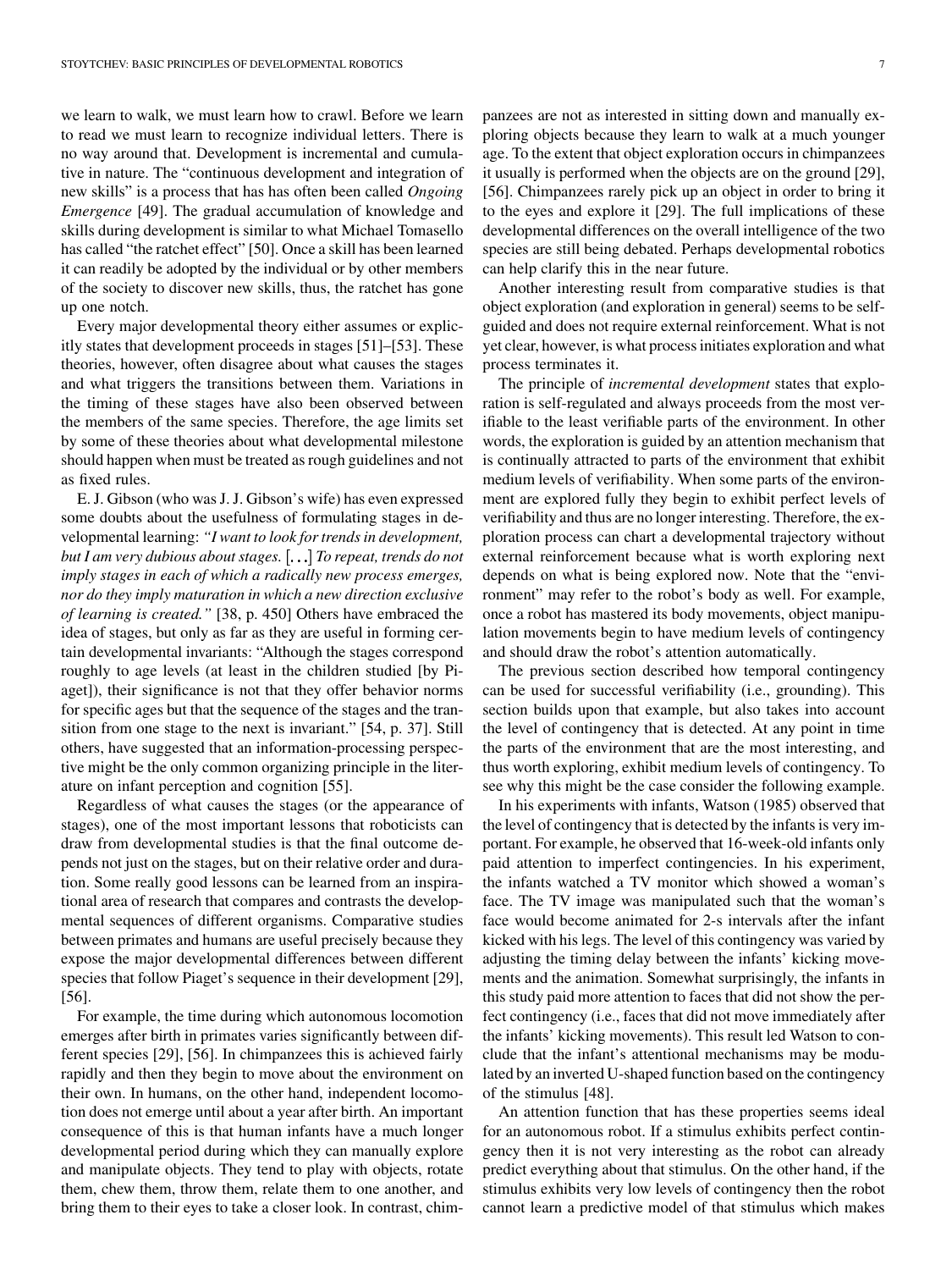<span id="page-7-0"></span>that stimulus uninteresting as well. Therefore, the really interesting stimuli are those that exhibit medium levels of contingency.

E. J. Gibson reached conclusions similar to those of Watson. She argued that perceptual systems are self-organized in such a way that they always try to reduce uncertainty. Furthermore, this search is self-regulated and does not require external reinforcement, i.e., it is *intrinsically motivating* [\[57\]](#page-8-0), [\[58\]:](#page-8-0)

*"The search is directed by the task and by intrinsic cognitive motives. The need to get information from the environment is as strong as to get food from it, and obviously useful for survival. The search is terminated not by externally provided rewards and punishments, but by internal reduction of uncertainty. The products of the search have the property of reducing the information to be processed. Perception is thus active, adaptive, and self-regulated"* [\[38, p. 144\]](#page-8-0).

Thus, the main message of this section is that roboticists should try to identify attention functions for autonomous robots that have properties similar to the ones described above. This seems to be a promising area of future research.

## VII. AN EXAMPLE: DEVELOPMENTAL SEQUENCE FOR AUTONOMOUS TOOL USE

This section provides an example that uses the five principles described above to formulate a developmental sequence. This sequence can be used by autonomous robots to acquire tool using abilities. By following this sequence, a robot can explore progressively larger chunks of the initially unknown environment that surrounds it. Incremental development is achieved by detecting regularities that can be explained and replicated with the sensorimotor repertoire of the robot. This exploration proceeds from the most predictable to the least predictable parts of the environment.

The developmental sequence begins with learning a model of the robot's body since the body is the most consistent and predictable part of the environment. Internal models that reliably identify the sensorimotor contingencies associated with the robot's body are learned from self-observation data. For example, the robot can learn the characteristic delay between its motor actions (efferent stimuli) and the movements of perceptual features in the environment (afferent stimuli). By selecting the most consistently observed delay the robot can learn its own efferent-afferent delay. Furthermore, this delay can be used to classify the perceptual stimuli that the robot can detect into "self" and "other" [\[41\].](#page-8-0)

Once the perceptual features associated with the robot's body are identified, the robot can begin to learn certain patterns exhibited by the body itself. For example, the features that belong to the body can be clustered into groups based on their movement contingencies. These groups can then be used to form frames of reference (or body frames) which in turn can be used to both control the movements of the robot as well as to predict the locations of certain stimuli [\[59\].](#page-8-0)

During the next stage, the robot uses its body as a well defined reference frame from which the movements and positions of environmental objects can be observed. In particular, the robot can learn that certain behaviors (e.g., grasping) can reliably cause an environmental object to move in the same way as some part of the robot's body (e.g., its wrist) during subsequent robot behaviors. Thus, the robot can learn that the grasping behavior is necessary in order to control the position of the object reliably. This knowledge is used for subsequent tool-using behaviors. One method for learning these first-order (or binding) affordances is described in [\[33\].](#page-8-0)

Next, the robot can use the previously explored properties of objects and relate them to other objects. In this way, the robot can learn that certain actions with objects can affect other objects, i.e., they can be used as tools. Using the principles of verification and grounding the robot can learn the affordances of tools. The robot can autonomously verify and correct these affordances if the tool changes or breaks [\[32\].](#page-8-0)

## VIII. SUMMARY

This paper proposed five basic principles of developmental robotics. These principles were formulated based on some of the recurring themes in the developmental learning literature and in the author's own research. The five principles follow logically from the verification principle (postulated by Richard Sutton) which is assumed to be self-evident.

The paper also described an example of how these principles can be applied to autonomous tool use in robots. The author's previous work describes the individual components of this sequence in more details [\[59\], \[60\].](#page-8-0)

#### ACKNOWLEDGMENT

The author would like to thank A. Silvescu who was one of the graduate students in my Developmental Robotics class in fall 2005. He was the first person to tell me about Ayer's book and its relevance to the current debates in developmental robotics.

#### **REFERENCES**

- [1] J. Weng, J. McClelland, A. Pentland, O. Sporns, I. Stockman, M. Sur, and E. Thelen, "Autonomous mental development by robots and animals," *Science*, vol. 291, no. 5504, pp. 599–600, Jan. 2001.
- [2] J. Zlatev and C. Balkenius, "Introduction: Why epigenetic robotics?," in *Proc. 1st Int. Workshop Epigenetic Robot.*, Sep. 2001.
- [3] M. Asada *et al.*, "Cognitive developmental robotics: A survey," *IEEE Trans. Auton. Mental Develop.*, vol. 1, no. 1, pp. 12–34, May 2009.
- [4] H. P. Moravec, "Obstacle avoidance and navigation in the real world by a seeing robot rover," Ph.D. dissertation, Stanford University, Standford, CA, 1980.
- [5] N. J. Nilsson, "Shakey the Robot, AI Center" Menlo Park, CA, 1984, Tech. Rep. 323.
- [6] E. Ugur, M. R. Dogar, M. Cakmak, and E. Sahin, "The learning and use of traversability affordance using range images on a mobile robot," in *IEEE Int.Conf. Robot. Autom.*, Rome, Italy, Apr. 10–14, 2007.
- [7] R. Sutton, Verification 2001 [Online]. Available: http://www.cs.ualberta.ca/~ sutton/IncIdeas/Verification.html
- [8] R. Sutton, Verification, the Key to AI 2001 [Online]. Available: http:// www.cs.ualberta.ca/~ sutton/IncIdeas/KeytoAI.html
- [9] A. J. Ayer*, Language Truth and Logic*. New York: Dover, 1952.